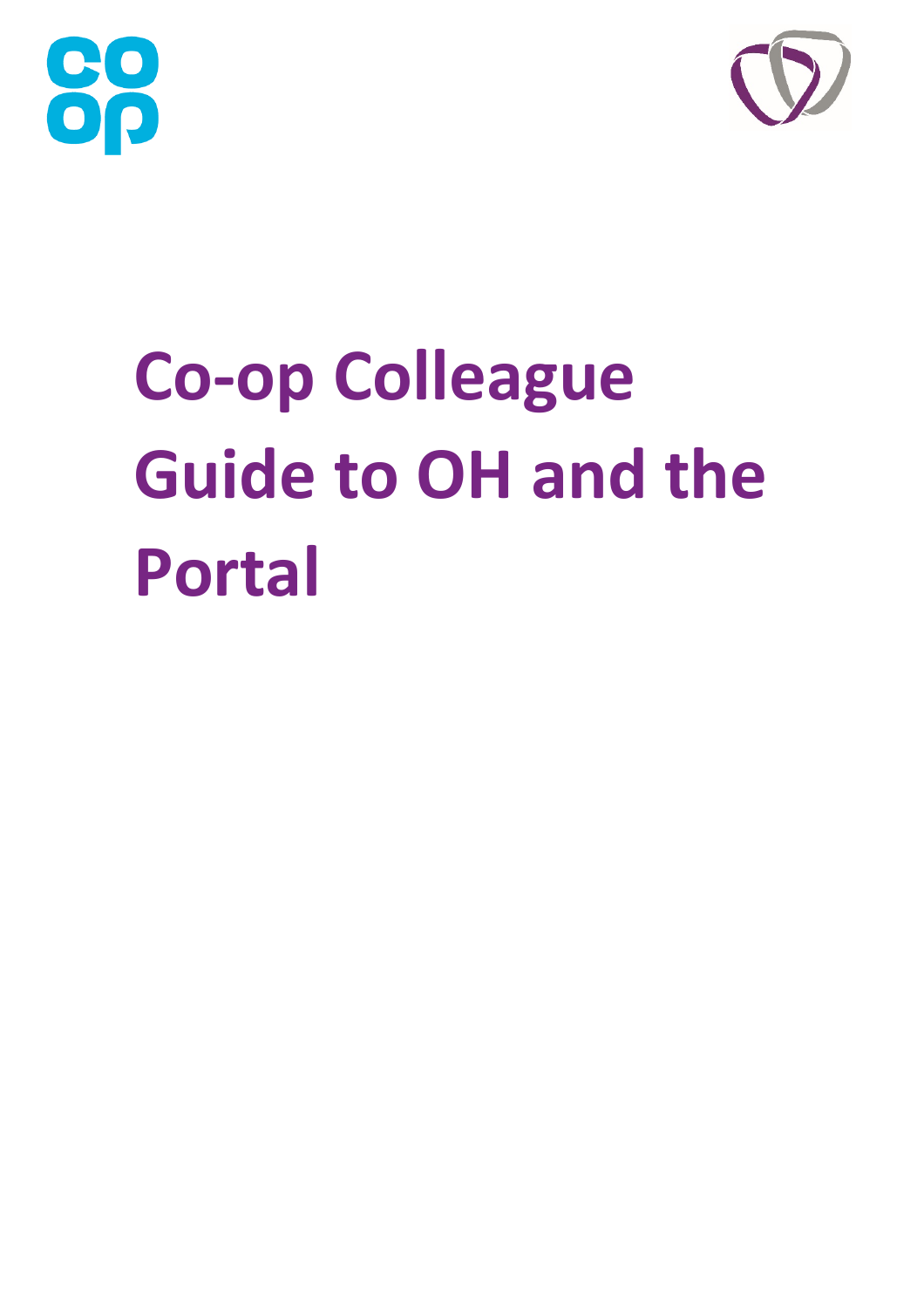



# **Contents**

| 1.  |      |  |  |  |  |
|-----|------|--|--|--|--|
| 2.  |      |  |  |  |  |
| 3.  |      |  |  |  |  |
| 4.  |      |  |  |  |  |
| 5.  |      |  |  |  |  |
|     | 5.1  |  |  |  |  |
|     | 5.2  |  |  |  |  |
|     | 5.3  |  |  |  |  |
|     | 5.4  |  |  |  |  |
|     | 5.5  |  |  |  |  |
|     | 5.6  |  |  |  |  |
|     | 5.7  |  |  |  |  |
|     | 5.8  |  |  |  |  |
|     | 5.9  |  |  |  |  |
|     | 5.10 |  |  |  |  |
|     | 5.11 |  |  |  |  |
| 6.  |      |  |  |  |  |
|     | 6.1  |  |  |  |  |
|     | 6.2  |  |  |  |  |
|     | 6.3  |  |  |  |  |
| 7.  |      |  |  |  |  |
| 8.  |      |  |  |  |  |
|     | 8.1  |  |  |  |  |
|     | 8.2  |  |  |  |  |
|     | 8.3  |  |  |  |  |
| 9.  |      |  |  |  |  |
| 10. |      |  |  |  |  |
| 11. |      |  |  |  |  |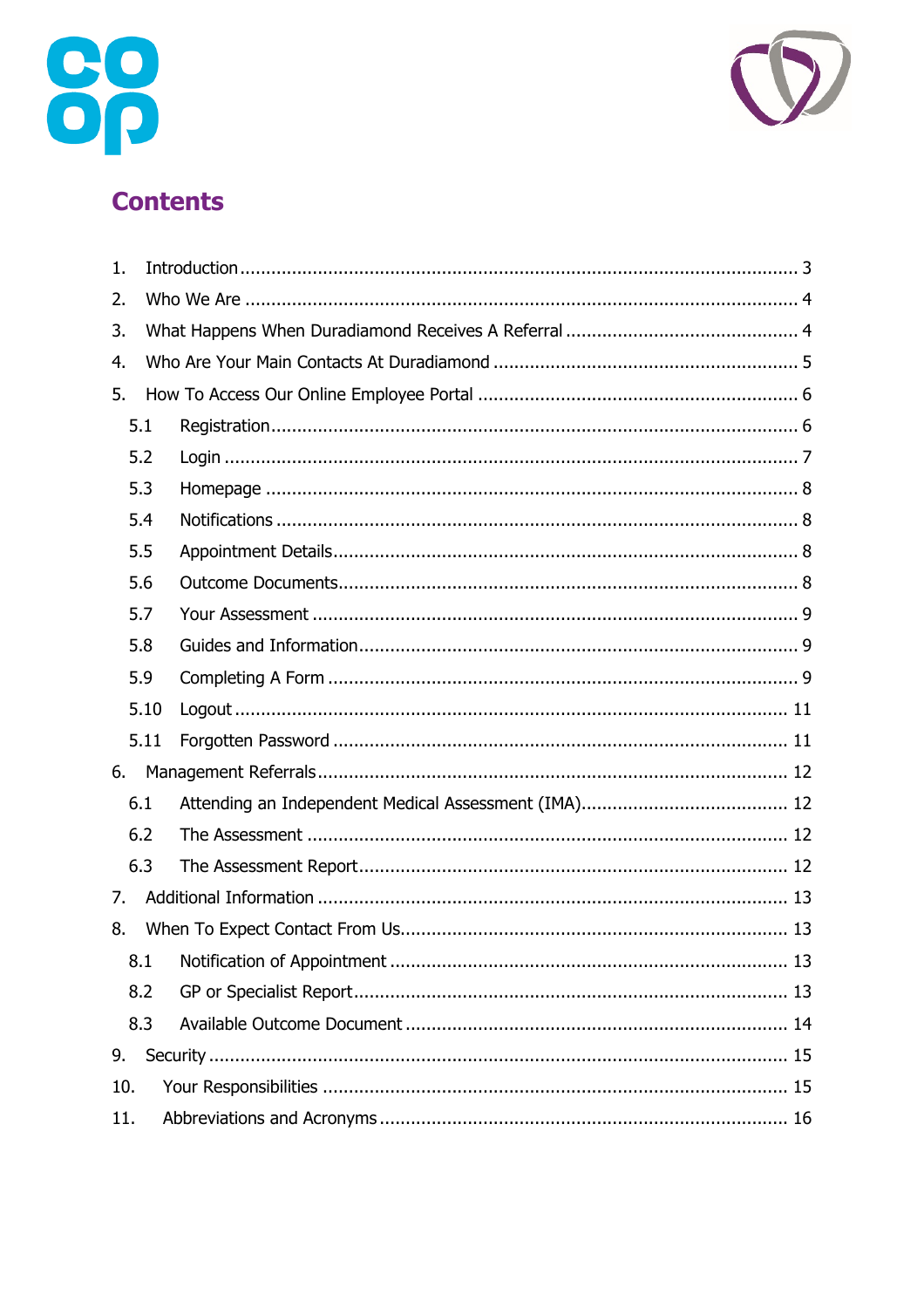



# **1. Introduction**

Duradiamond provides an independent, confidential occupational health service to Co-op.

Occupational health is dedicated to helping people to keep well, and to help them work to their potential regardless of health problems. We know that work is an important ingredient of staying well, and beneficial for people who are having to cope with illness. Helping people to remain in work isn't just good for employers, it's good for their staff too.

The occupational health service is delivered by professionals from a variety of backgrounds, so we can draw on the kind of skills and experience that are most appropriate for any given case.

If you are referred to the Occupational Health Service for any reason, Co-op will make you aware of this in advance. If you are unsure why you have been contacted by us, your line manager will be able to advise you further.

Duradiamond use a secure online portal to request, collect and release medical information from our client's employees. This guide explains how to use that portal.

You will only need to register for the portal once, choosing your password as you do. After that you can log in using your email address and chosen password.

The protection of your personal and sensitive data if of the utmost importance to Duradiamond. We will:

- process any data you provide lawfully, fairly and in a transparent manner, ensuring we only collect the data for specific, explicit and legitimate purposes
- inform you of what information we are processing about you, and will never use it for any other purposes
- ensure the data is relevant, adequate and limited to what we need to know
- Not transfer any of your data outside the United Kingdom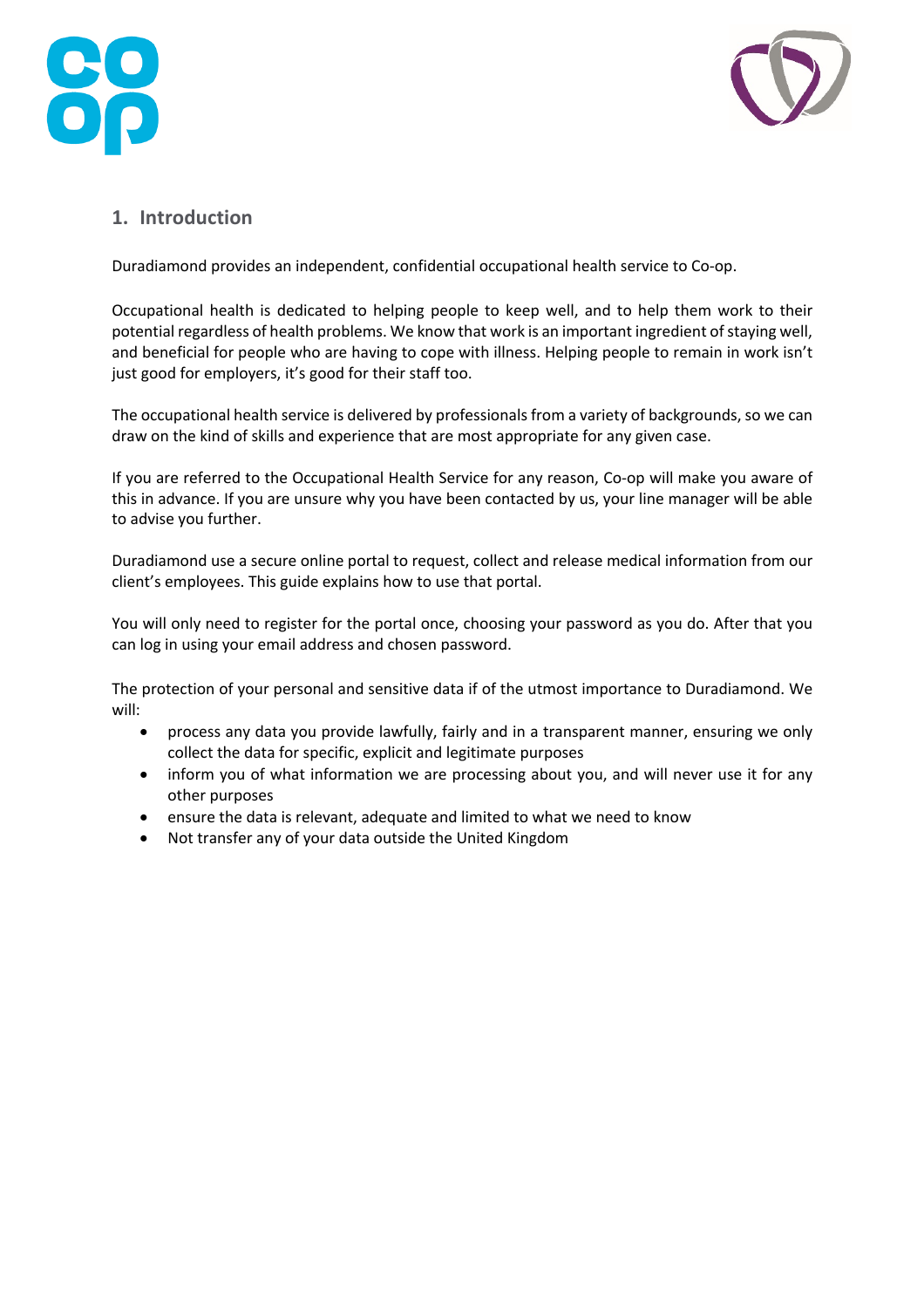



# **2. Who We Are**

We are a specialist Occupational Health organisation who employ a variety of professionals, from many backgrounds, drawing on a variety of skills and experience that are most appropriate for any given case. This list includes;

- Doctors
- Nurses
- Physiotherapists
- Registered Mental Health Nurses
- Occupational Health Technicians
- Psychologists and
- Occupational therapists.

We pride ourselves on delivering quality Occupational Health Services and keep that focus on quality, at the centre of everything we do.

## **3. What Happens When Duradiamond Receives A Referral**

When we receive the referral from your manager, our clinical team will assess this and decide the best way forward.

Most of the time, our recommendation is to talk to you and therefore a telephone consultation will be arranged. This is how most of our assessments are undertaken. Our experience is that people who have been referred prefer this approach too: it is convenient, doesn't require travel, and means that we can arrange an assessment with the appropriate professional faster. On occasion it is helpful for us to see you in person, for example if any physical examination is needed, and on those occasions, we will offer an appointment for you at one of our clinics.

We may also recommend requesting a report from your GP or treating specialist, to give the best possible advice. To assist this we would also need to know the historic experience of your illness and how you are feeling surrounding this, and the best way to determine this is by speaking with to you.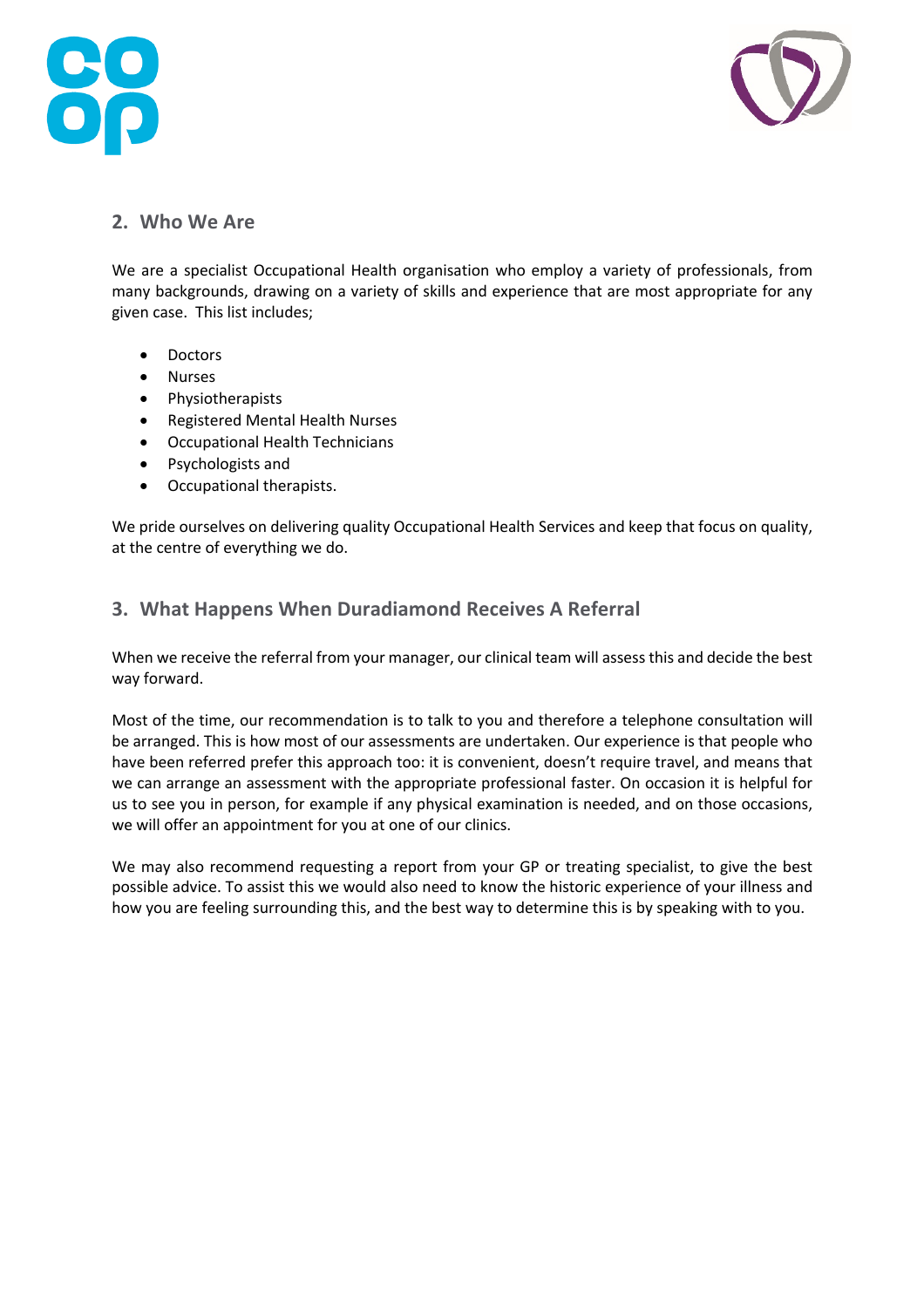



# **4. Who Are Your Main Contacts At Duradiamond**

Your Occupational Health Service is supplied by a number of dedicated individuals and teams at Duradiamond. These dedicated teams manage the running of Occupational Health services and are as follows:

| <b>Chief Medical</b> | Dr Seamus Dagens            | Responsible for overseeing the clinical   |
|----------------------|-----------------------------|-------------------------------------------|
| Officer              |                             | service supplied to your employer and     |
|                      |                             | advising on your organisation's strategic |
|                      |                             | health plan.                              |
| Client               | Sophie Dove                 | Responsible for overseeing the non-       |
| Relationship         |                             | clinical aspects of the service and       |
| Manager              |                             | contractual agreements.                   |
| Client Associate     | Team 4                      | The client associate team are your main   |
| Team                 | 01273 013679                | point of contact and are there to answer  |
|                      | team4@duradiamondhealth.com | day to day queries. The Client Associate  |
|                      | Open Mon-Fri 9:00 - 17:00   | team are responsible for booking all      |
|                      | (except bank holidays)      | appointments, processing paperwork        |
|                      |                             | and reports.                              |

Your Client Associate team are your first point of contact for all queries. Please contact them by email or telephone using the details above.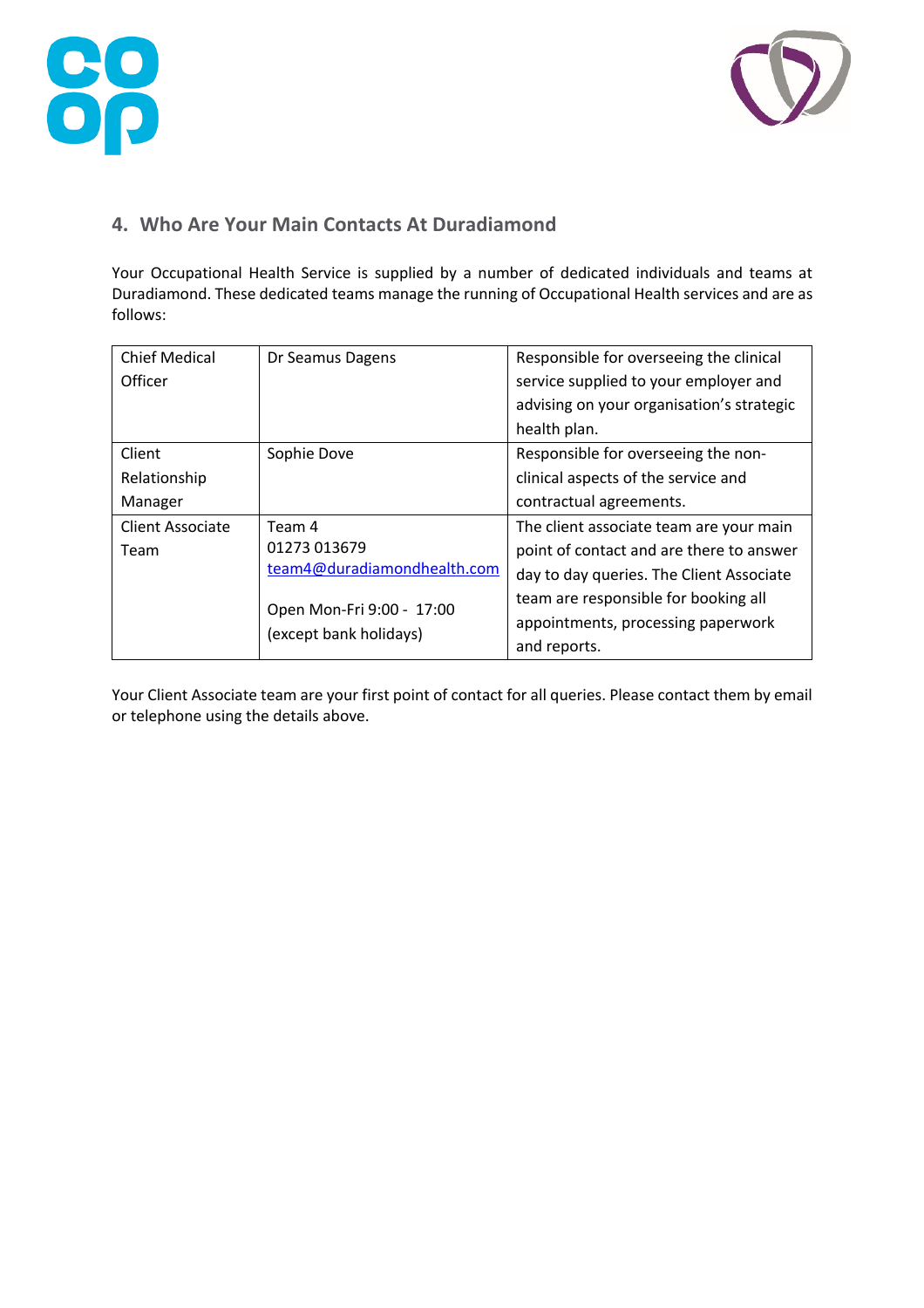



# **5. How To Access Our Online Employee Portal**

#### **5.1 Registration**

If we need you to register for an account on our portal, you will receive an email to your personal email address asking you to register for an account. Your manaager will provide this contact email address to us when they submit the referral.

When you receive the email, click on the link to create your account. You will be asked to enter your email address and click 'Continue'.

| <b>User Registration</b>                                                                    |            |   |                 |  |
|---------------------------------------------------------------------------------------------|------------|---|-----------------|--|
| Please enter your email address and date of birth to begin the account registration process |            |   |                 |  |
| <b>Email Address:</b><br><b>Enter email address</b><br>Please enter your email address      |            |   |                 |  |
| Date of Birth:                                                                              | dd/mm/yyyy | 雦 |                 |  |
|                                                                                             |            |   | <b>Continue</b> |  |

Create your password.

*Please Note: Passwords must be at least 8 characters in length and contain a mix of upper- and lowercase letters, numbers or symbols.*

Confirm your personal information and click 'Register'.

| <b>User Registration</b>                                         | <b>User Registration</b>                |  |
|------------------------------------------------------------------|-----------------------------------------|--|
| Please enter a password that you will use to log into this site. | Please enter the following information. |  |
| Password:                                                        | Title:                                  |  |
| Password                                                         | Mr                                      |  |
| <b>Confirm Password:</b>                                         | Forename:                               |  |
| Password                                                         | Chris                                   |  |
| <b>Back</b>                                                      | Surname:                                |  |
| <b>Continue</b>                                                  | Gibson                                  |  |
|                                                                  | <b>Back</b><br>Register                 |  |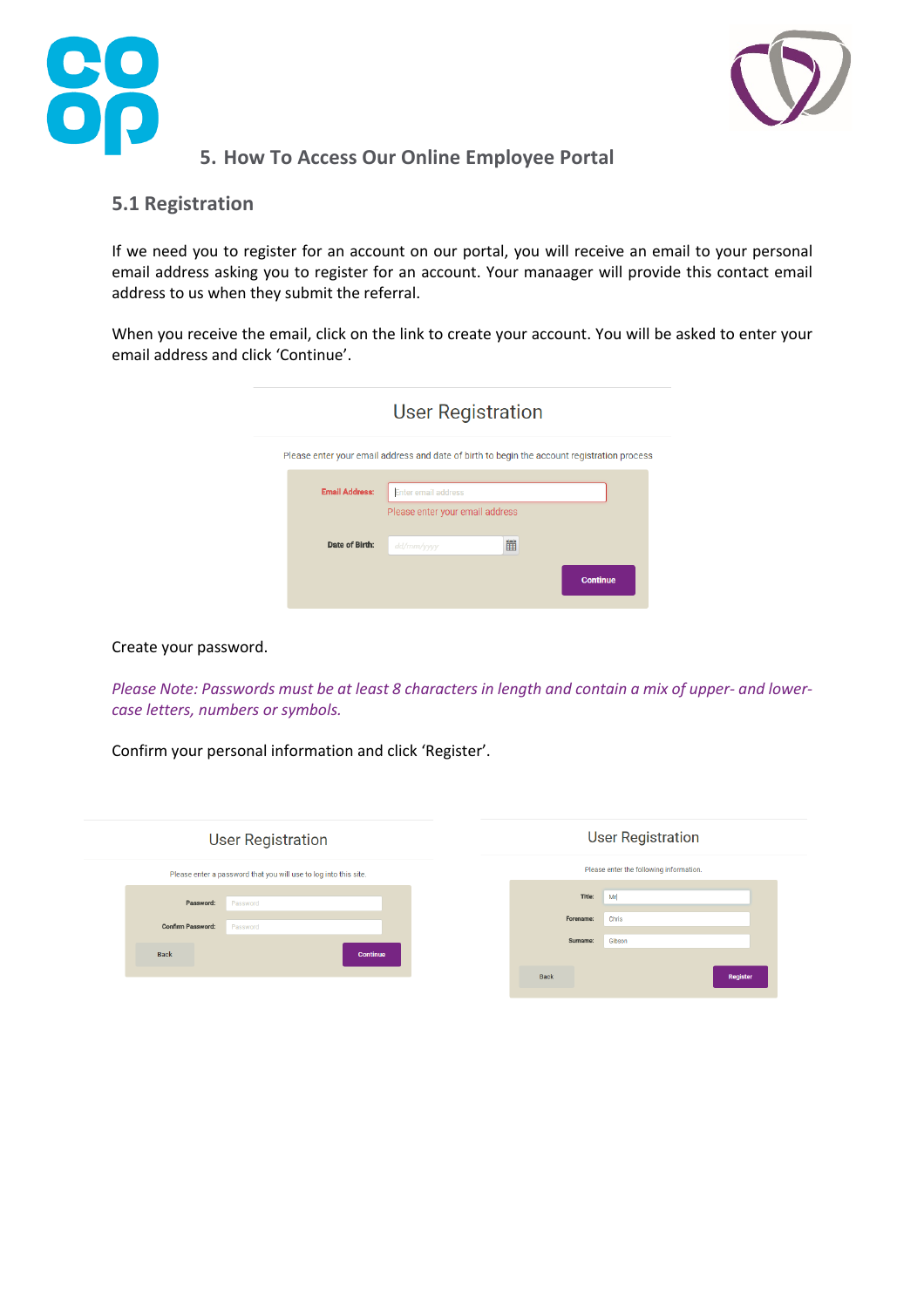



Login

Once completed you will receive the following message. Go to your email and click on the link to activate your account.

# **User Registration**



# **5.2 Login**

Go to https://eportal.duradiamondhealth.com/#/

You can either click on this link or copy and paste the address into your web browser's navigation bar.

Click 'Login' at the top right of the screen. **Q** Gateway

Welcome to the Employee Portal

Enter your email, date of birth and password and click 'Login'. Your date of birth validates against the information your manager has provided.

| Login                           |                      |                              |
|---------------------------------|----------------------|------------------------------|
| Please enter your login details |                      |                              |
| Email:                          | <b>Email address</b> |                              |
| Password:                       | Password             |                              |
| Date of Birth:                  | 雦<br>dd/mm/yyyy      |                              |
|                                 | I'm not a robot      | reCAPTCHA<br>Privacy - Terms |
| <b>Forgot Password</b>          |                      | Login                        |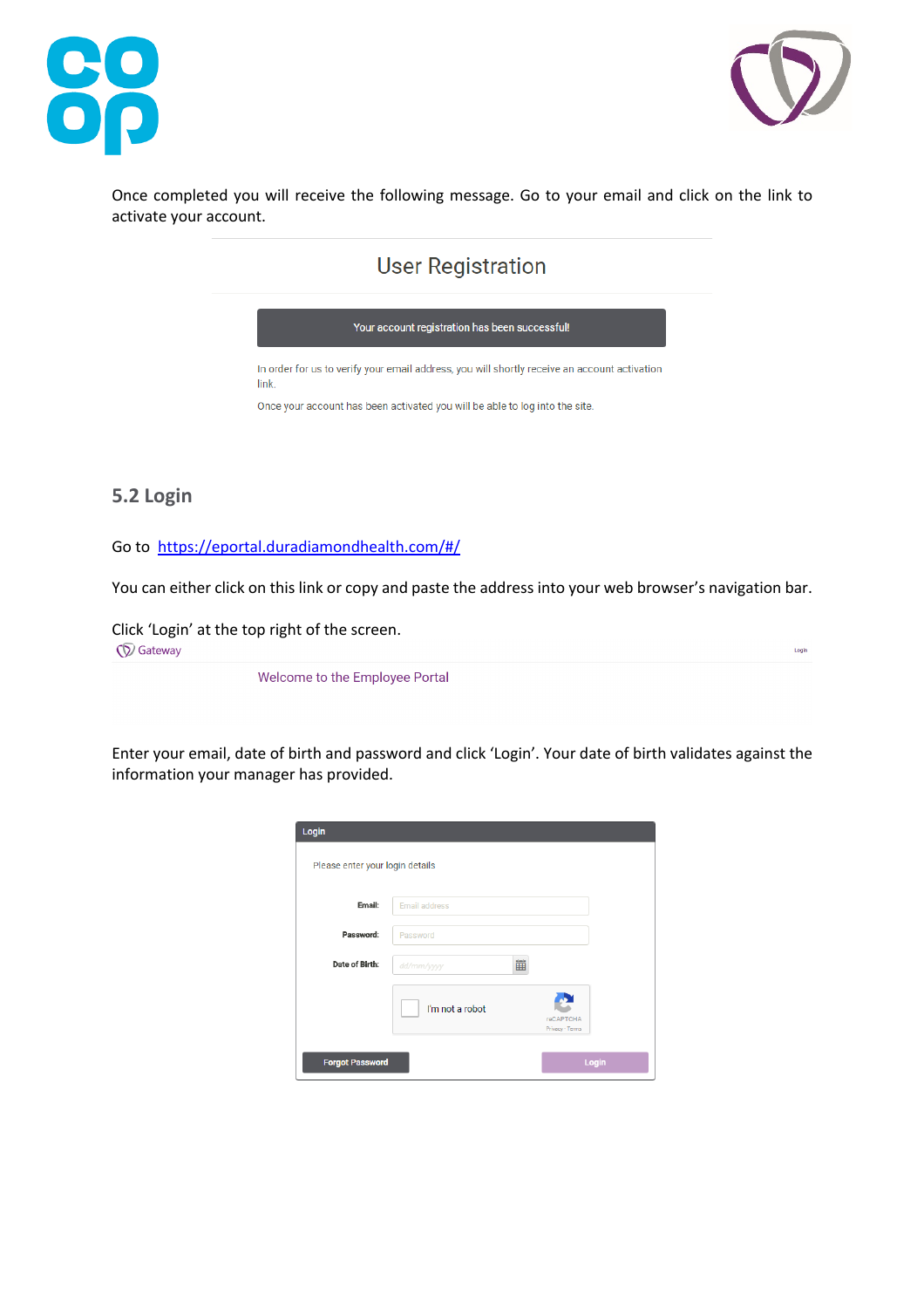



Once you have logged into the portal, you will be taken to your homepage. This is the screen where you can access all other features of the portal.

#### **5.3 Homepage**

After log in you will reach your homepage. From here you will have access to a range of information relating to your contact with the Occupational Health service.  $CDC<sub>atom</sub>$ 

| W Galeway                                                                                                                   |                                         | CHIStophergipson@manifator.com ▼                               |
|-----------------------------------------------------------------------------------------------------------------------------|-----------------------------------------|----------------------------------------------------------------|
| <b>Employee Portal</b>                                                                                                      |                                         | <b>Building Healthy Business</b>                               |
| <b>Notifications</b>                                                                                                        | <b>Appointment Details</b>              | <b>Information About Your Assessment</b>                       |
| 02/05/2018 @ 17:06                                                                                                          | No appointments                         | Referrals - What to Expect Next                                |
| A new screening questionnaire has been issued which requires your input to complete.                                        |                                         |                                                                |
| Open<br>02/05/2018 @ 16:42<br>A new screening questionnaire has been started which requires your input to complete.<br>Open | <b>Outcome Documents</b><br>No Outcomes | your referral<br>and what to expect<br>03:15<br>$\phi$ : vimeo |
| <b>Guides and Information</b>                                                                                               |                                         |                                                                |
| Guide to Consent and Medical Ethics                                                                                         |                                         |                                                                |
| Guide to Data Protection Privacy & Subject Access Requests                                                                  |                                         |                                                                |
|                                                                                                                             |                                         |                                                                |

# **5.4 Notifications**

This section is where you will find the links for any forms which you may need to complete. Once you have completed the form and submitted this back to The Occupational Health Service, a second notification will appear to confirm that the form is with our clinical team for review.

#### **5.5 Appointment Details**

This section acts as a reminder of any appointments which have been arranged for you. You will also receive an accompanying email confirmation for any appointments with additional information. If your manager has shared or mobile number you will also receive a text message confirmation of ay appointment.

#### **5.6 Outcome Documents**

Once our clinical team have the information they require to provide your manager with the necessary advice, an outcome document will be shared with you and your manager. This outcome document often takes the form of a fitness certificate or an advice report depending on the reason for your referral. You can download the outcome document from the portal for your records.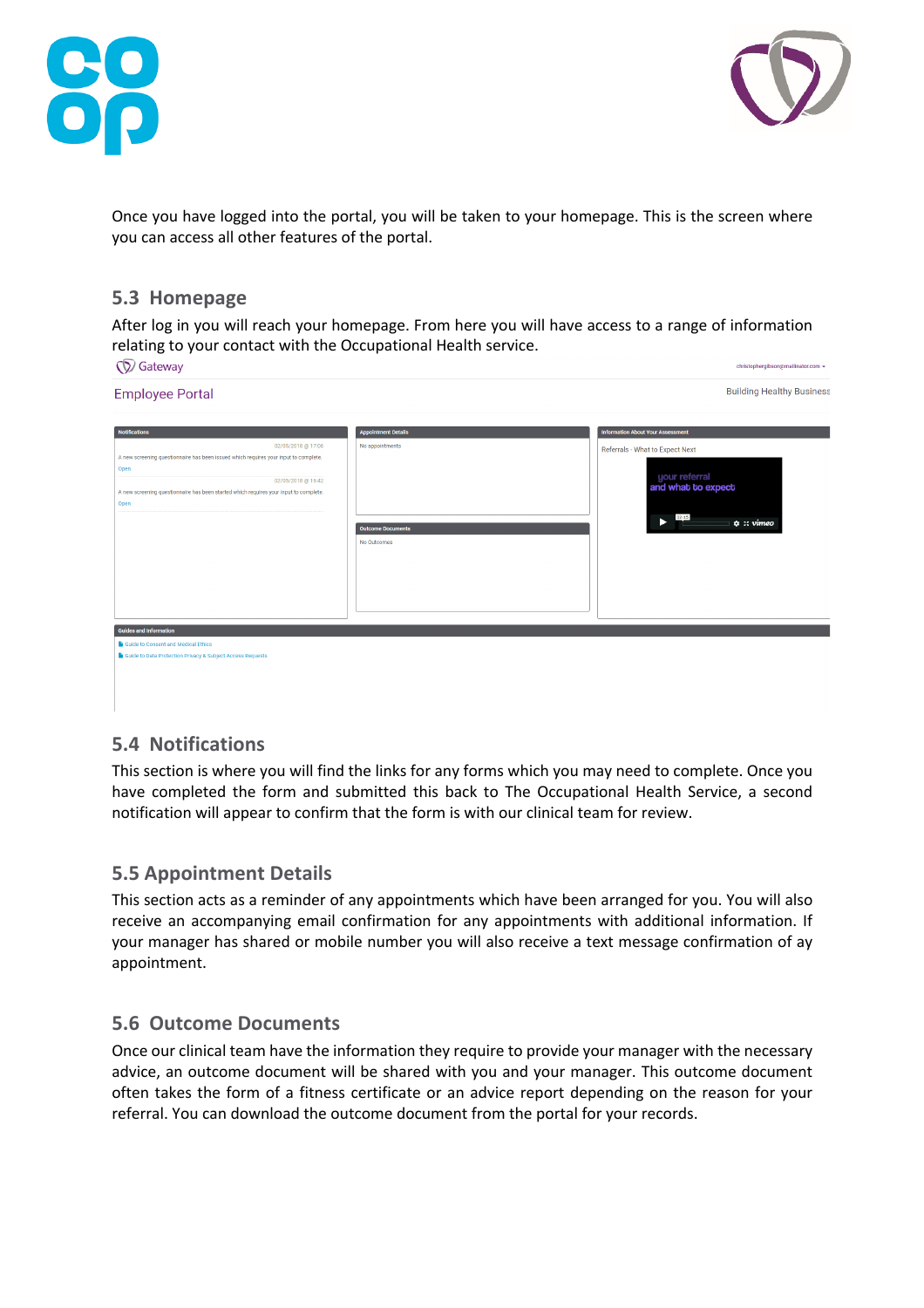



#### **5.7 Your Assessment**

This video from one of our Chief Medical Officers provides information on what the Occupational Health Service is and what to expect from your interaction with us.

#### **5.8 Guides and Information**

The guides and information focus on explaining your rights in regard to your personal information and consent as well as further details on what the Occupational Health Service is.

## **5.9 Completing A Form**

If you have received a notification this means your employer would like you to complete a questionnaire, or that The Occupational Health Service need further information from you to progress your case with us.

To respond to the request, click on the 'Open' link from the notification.

| <b>Notifications</b>                                                                  |
|---------------------------------------------------------------------------------------|
| 02/05/2018 @ 17:06                                                                    |
| A new screening questionnaire has been issued which requires your input to complete.  |
| Open                                                                                  |
| 02/05/2018 @ 16:42                                                                    |
| A new screening questionnaire has been started which requires your input to complete. |
| Open                                                                                  |
|                                                                                       |
|                                                                                       |
|                                                                                       |
|                                                                                       |
|                                                                                       |
|                                                                                       |
|                                                                                       |
|                                                                                       |
|                                                                                       |

This will take you to the form you need to complete. The first page will explain what the form is and why you have been asked to complete it.

The subsequent screen will ask you to confirm the personal information which your manager has provided us with. This includes items such as your date of birth and your contact details. You will then be asked a series of medical questions relevant to the reason for your referral to the Occupational Health Service.

Any information you provide in response to medical questions is returned directly to the Occupational Health Service and will not be shown to your manager. The Occupational Health Service will only release summarised information regarding your health to your manager with your consent.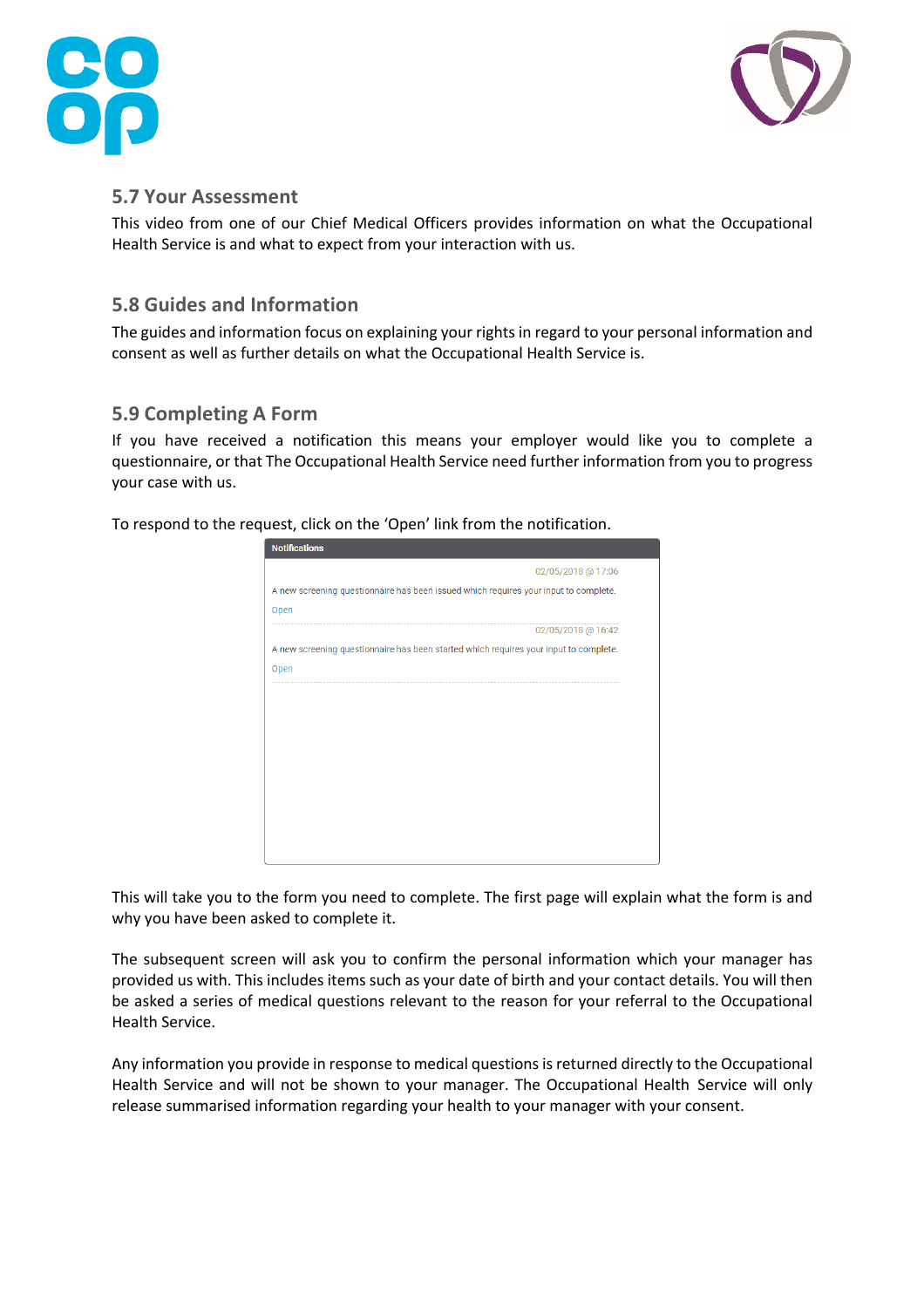

Pre-Placement Questionnaire

| <b>Health Questions</b>                                                                                                                                                                                                                  | 3/4                    |                                           |
|------------------------------------------------------------------------------------------------------------------------------------------------------------------------------------------------------------------------------------------|------------------------|-------------------------------------------|
| Please answer the questions below. If you tick yes to any question except the first, please give details in the additional information<br>box.                                                                                           |                        |                                           |
| Are you currently in good health?                                                                                                                                                                                                        | ◯ No ◯ Yes             | $^\star$                                  |
| Do you have any illness, impairment or disability which may affect<br>your ability to undertake the new role? This would include<br>physical or psychological conditions including learning disorders,<br>such as dyslexia or dyspraxia. | $\circ$ Yes $\circ$ No | $\star$                                   |
| Have you ever had any illness, impairment or disability which may<br>have been caused or made worse by your work?                                                                                                                        | $\circ$ Yes $\circ$ No | $^\star$                                  |
| Are you taking any medication or undertaking, or waiting for, any<br>treatment or investigations at present? If yes, please give details<br>of the condition, medication and/or treatment and dates below                                | ⊙ Yes ⊙ No             | ∗                                         |
| Do you think you may need any adjustments or assistance to help<br>you to undertake the new role?                                                                                                                                        | $\circ$ Yes $\circ$ No | $\star$                                   |
| Please use the box to give details of any other health conditions<br>that you are suffering from, or have suffered from in the past.                                                                                                     |                        |                                           |
| Are there any dates that you cannot attend an assessment, if one<br>is required?                                                                                                                                                         |                        |                                           |
|                                                                                                                                                                                                                                          |                        |                                           |
|                                                                                                                                                                                                                                          |                        | <b>Back</b><br><b>Save</b><br><b>Next</b> |

- Any field marked with a '\*' is mandatory and must be completed before you can complete the form
- Use the 'Next' and 'Back' Buttons to navigate through the pages

**88** 

• The 'Save' button allows you to save your progress so that you can continue to complete the form later

When you save your progress, you can return to the partially completed form by clicking on the 'Open' link from the Notifications section again.

The final screen before you submit your form to The Occupational Health Service is a declaration. You need to read this and confirm that you agree.

Once you have completed the form, a new notification will appear to confirm this is now with the clinical team for screening.

| <b>Notifications</b>                                                                                        |                    |
|-------------------------------------------------------------------------------------------------------------|--------------------|
|                                                                                                             | 02/05/2018 @ 17:15 |
| You have successfully completed the Screening Questionnaire, it's now with our clinical team<br>for review. |                    |
|                                                                                                             | 02/05/2018 @ 17:06 |
| A new screening questionnaire has been issued which requires your input to complete.                        |                    |
| Open                                                                                                        |                    |
|                                                                                                             | 02/05/2018 @ 16:42 |
| A new screening questionnaire has been started which requires your input to complete.                       |                    |
| Open                                                                                                        |                    |
|                                                                                                             |                    |
|                                                                                                             |                    |
|                                                                                                             |                    |
|                                                                                                             |                    |
|                                                                                                             |                    |
|                                                                                                             |                    |
|                                                                                                             |                    |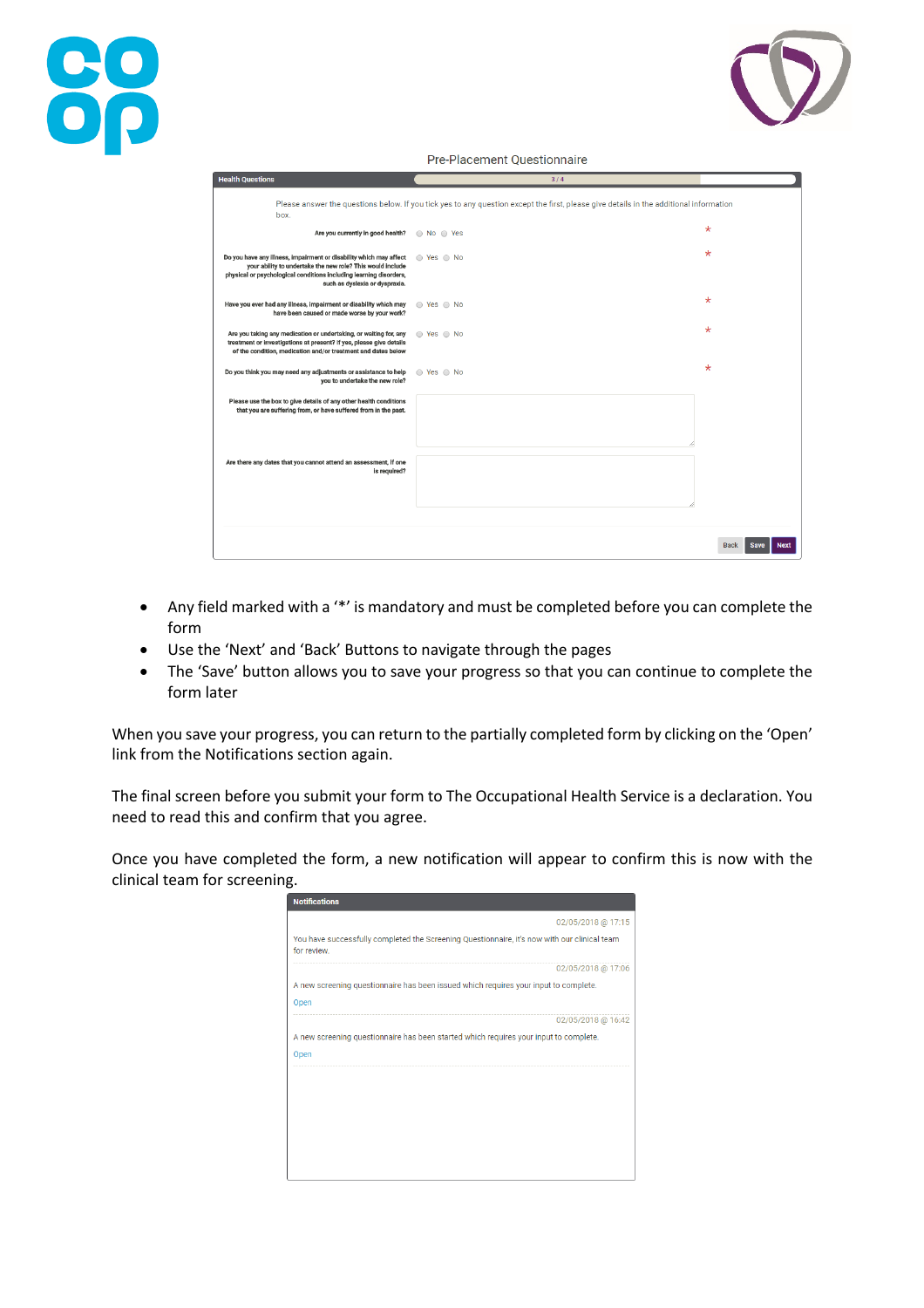



If you try to complete a form which you have already submitted, a pop up will appear to confirm that no further action is required.

| <b>Already Complete</b>               | ×  |
|---------------------------------------|----|
| This form has already been completed. |    |
|                                       | OK |

#### **5.10 Logout**

Once you have finished using the portal you will need to logout.

To do this, click on your email address in the top right-hand corner and select 'Logout' from the dropdown list which appears.

| <b>V</b> Gateway       |                            |                                   | christophergibson@mailinator.com +      |
|------------------------|----------------------------|-----------------------------------|-----------------------------------------|
| <b>Employee Portal</b> |                            | <b>Building He</b>                | <b>CHANGE PASSWORD</b><br><b>LOGOUT</b> |
| Notifications          | <b>Appointment Details</b> | Information About Your Assessment |                                         |

#### **5.11 Forgotten Password**

If you have forgotten your password, then you can reset this from the login screen by clicking on 'Forgot Password'.

| Login                           |                 |                              |
|---------------------------------|-----------------|------------------------------|
| Please enter your login details |                 |                              |
| Email:                          | Email address   |                              |
| Password:                       | Password        |                              |
| Date of Birth:                  | 筁<br>dd/mm/yyyy |                              |
|                                 | I'm not a robot | reCAPTCHA<br>Privacy - Terms |
| <b>Forgot Password</b>          |                 | Login                        |

Enter the email address you used to register for an account and click 'Submit'.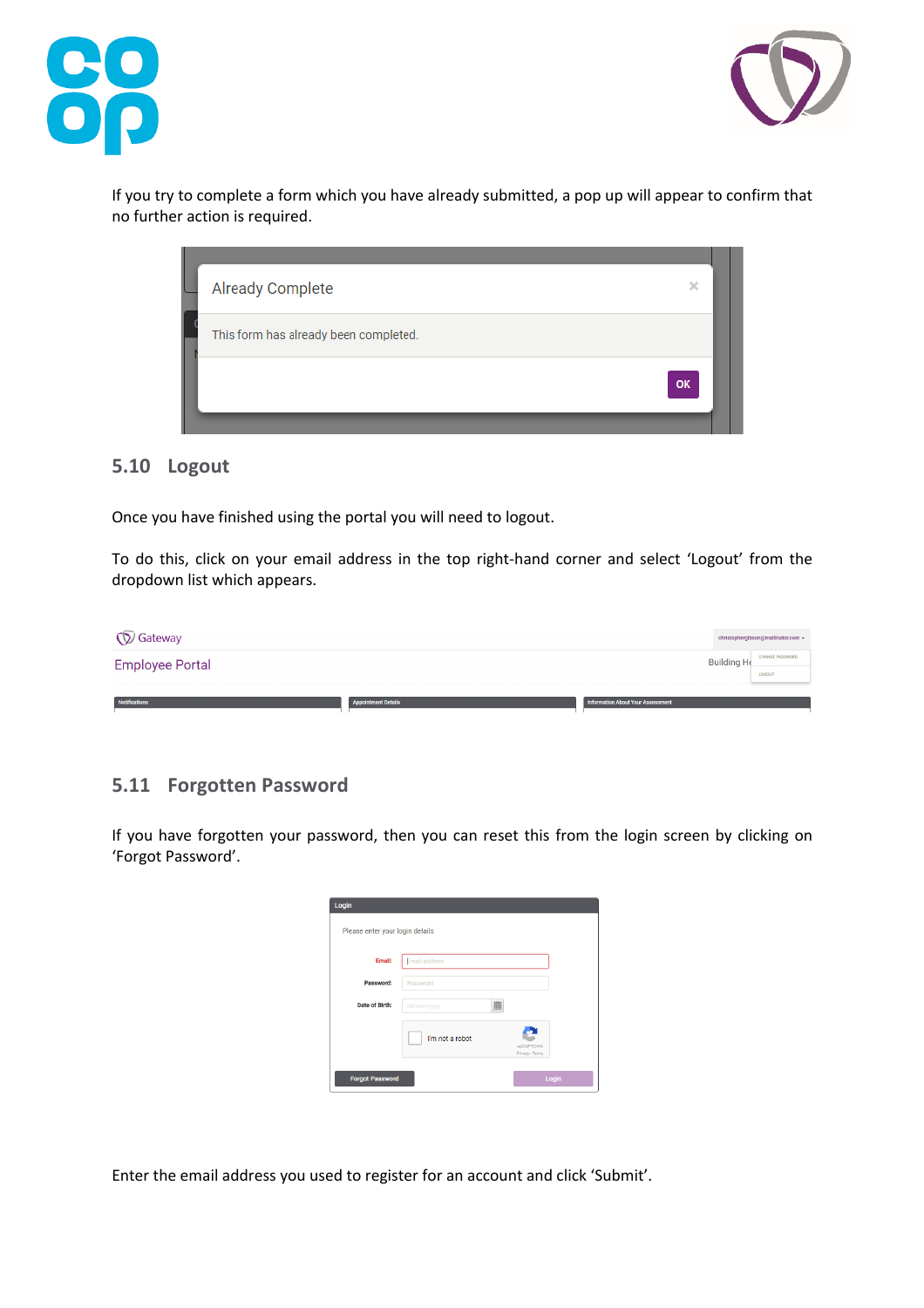



| <b>Forgotten Password</b> |                                                                                                                             |               |
|---------------------------|-----------------------------------------------------------------------------------------------------------------------------|---------------|
|                           | Please enter your login details. We will send you an email with a link in it that<br>will allow you to reset your password. |               |
| Email:                    | <b>Email address</b>                                                                                                        |               |
| Cancel                    |                                                                                                                             | <b>Submit</b> |

If the email address you have entered matches the one in our system, you will be sent a password reset email. Click on the link in this email to set a new password and log in.

# **6. Management Referrals**

# **6.1 Attending an Independent Medical Assessment (IMA)**

Following a referral from your manager or a questionnaire you have submitted to us, you may be asked to attend an assessment, this will be conducted by telephone most of the time. However, on occasions we may need to see you in person in which case you will be asked to attend an appointment at one of our clinics. An assessment is the most common outcome following a referral.

#### **6.2 The Assessment**

The clinician will want to know how your illness is affecting you and your ability to undertake tasks, and what kind of help and support might be useful. We are very clear that helping you to work is our objective (as well as helping you to get better), so at the outset we will check that this is what you want too.

All information that you send us is kept securely and in medical confidence, to be used by our doctors, nurses and other clinicians only.

## **6.3 The Assessment Report**

At the end of the assessment we will talk to you about the kind of things that you, we, your GP and Co-op could do that would help you to work. We will want to share these ideas with Co-op and your GP too, and will ask for your consent to include them in the assessment report.

The OH Service will treat the information you discuss with us as confidential and we confirm it will not be shared with either Co-op or GP without your consent.

In our reports, we won't mention health problems that aren't relevant to your work. We will always tell you what we will be putting in the report so there will be 'no surprises', and when we have prepared a written report you will be asked if you would like to see a copy of it before your manager or at the same time as them. If you do want a copy, we will ask you for your e mail address at the assessment so we can send it to you.

Much of the time one assessment may be all that is needed because fortunately most health problems are only temporary. If your case is more complicated and we think that further review is going to be helpful, then we will also advise what the follow-up arrangements should be.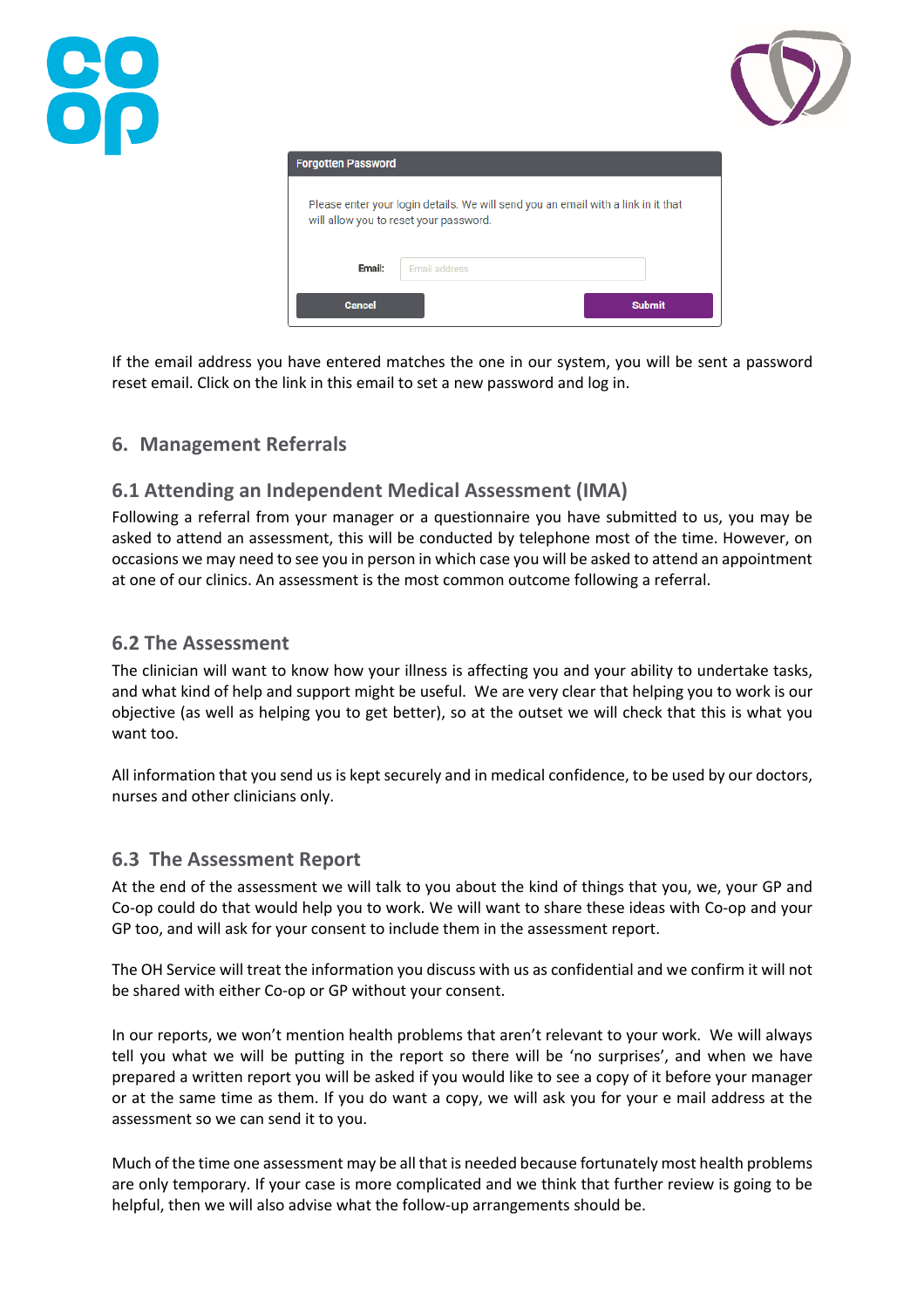



# **7. Additional Information**

Additional guides in relation to your rights and consent when interacting with the Occupational Health service are available from your portal homepage. If you do not have access, the Client Associate Team are more than happy to provide copies of these via email.

# **8. When To Expect Contact From Us**

Throughout the duration of your OH referral there are a few times when we will be in contact with you.

# **8.1 Notification of Appointment**

Following a referral from your manager or submission of a questionnaire, our clinical team may feel that it is necessary to arrange an appointment with you. This appointment could be via telephone or in a face to face setting.

If a face to face appointment is required, our administrators will book the first available appointment, as close as possible to your location.

Once an assessment has been booked for you we will send confirmation of the appointment to both you and your manager. These are normally sent via email and text message; however, we can send confirmation by post if required. Any appointments you have pending can be seen when you log into your portal on the homepage.

Charges will apply to any appointments which are cancelled with less than 2 working days' notice or if you don't attend on the day with no prior notice. If an appointment which has been booked for you is unsuitable for any reason, then please do let us know as soon as possible.

Please note, if you arrive for an appointment more than 10 minutes late the clinician may not be able to complete the assessment but the appointment will still be charged.

# **8.2 GP or Specialist Report**

Sometimes the Occupational Health Service may feel that it is necessary to obtain a report from your GP or treating specialist to enable us to provide meaningful advice to your manager. We will only write to your treating doctors with your express consent, if required either the Client Associate team or your manager will ask you to complete a consent form and return it to us.

The reverse side of the consent form outlines all your rights and consent options, and how to exercise your rights. You will need to read this in detail and then complete the consent options on the first page of the form before signing and returning it to the Client Associate Team.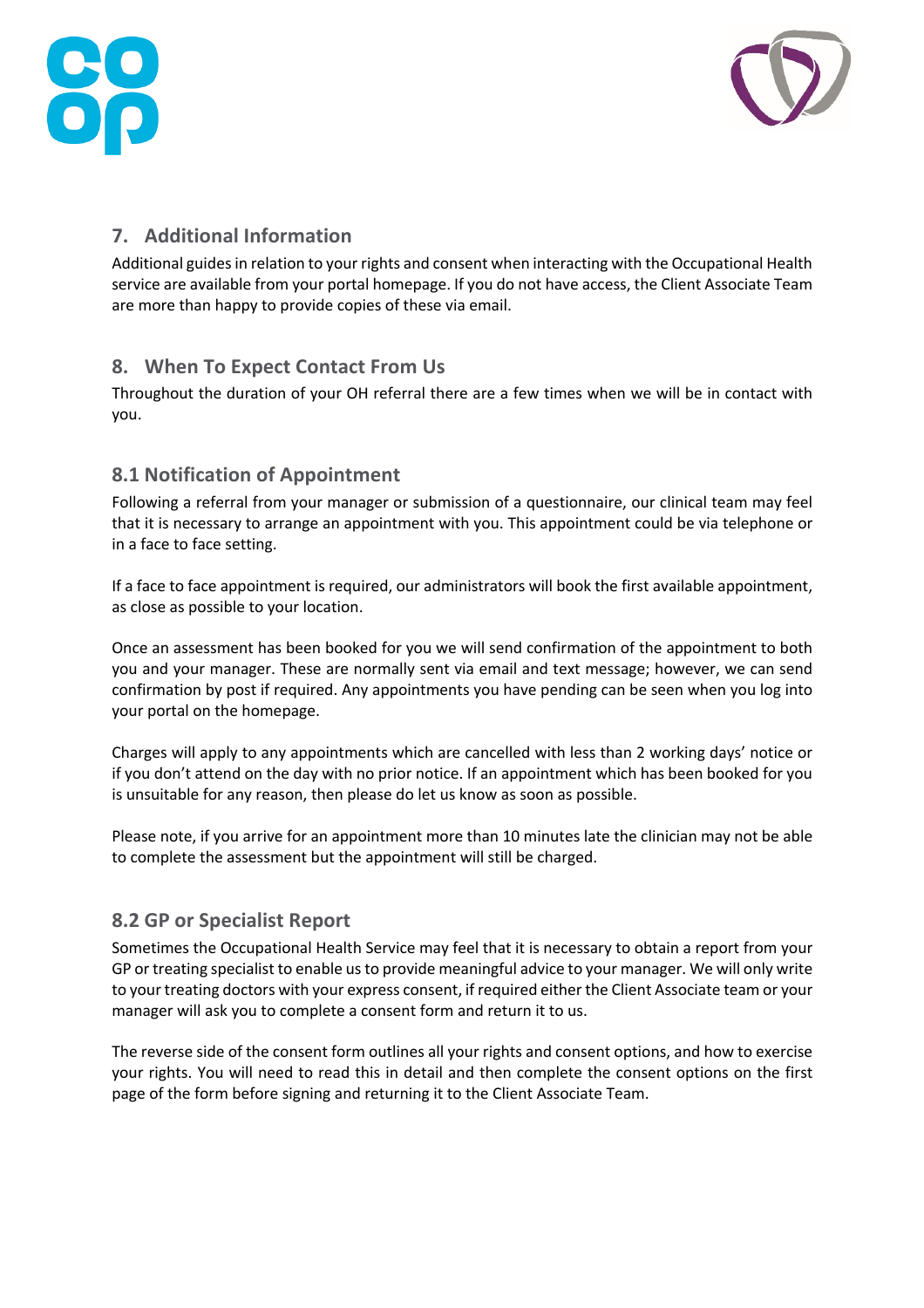



# **8.3 Available Outcome Document**

When the Occupational Health Service have all the information they require, an outcome document will be shared with you and your manager.

An email will be sent notifying you that the document is available for download and then you can access it through your portal account.

To review an outcome report, log into your portal account. The outcome reports are accessed from your homepage.

| <b>Notifications</b>                                                                                        | <b>Appointment Details</b>                                                                         |
|-------------------------------------------------------------------------------------------------------------|----------------------------------------------------------------------------------------------------|
| 28/02/2017 @ 15:07                                                                                          | No appointments                                                                                    |
| A new outcome report has been published for your case -<br><b>RBFA/SR/17/1</b>                              |                                                                                                    |
| View                                                                                                        |                                                                                                    |
| 28/02/2017 @ 14:55                                                                                          |                                                                                                    |
| You have successfully completed the Screening Questionnaire, it's now<br>with our clinical team for review. |                                                                                                    |
| 28/02/2017 @ 14:24                                                                                          |                                                                                                    |
| A new screening questionnaire has been started which requires your<br>input to complete.                    | <b>Outcome Documents</b><br>Outcome report finialised on 28 February, 2017 3:07pm click on link to |
| Open                                                                                                        | view document                                                                                      |
|                                                                                                             | <b>View</b>                                                                                        |
|                                                                                                             |                                                                                                    |
|                                                                                                             |                                                                                                    |
|                                                                                                             |                                                                                                    |
|                                                                                                             |                                                                                                    |

If you have requested to view a report prior to its release to your manager, then you can preview the document here. You can either accept the outcome report, in which case our system will automatically send it on to your manager. Or, you can make us aware of any factual inaccuracies that you may have seen.

In some instances, if we do not have an email address for you, or you have not registered for an account. The outcome document will then be posted to you as an alternative.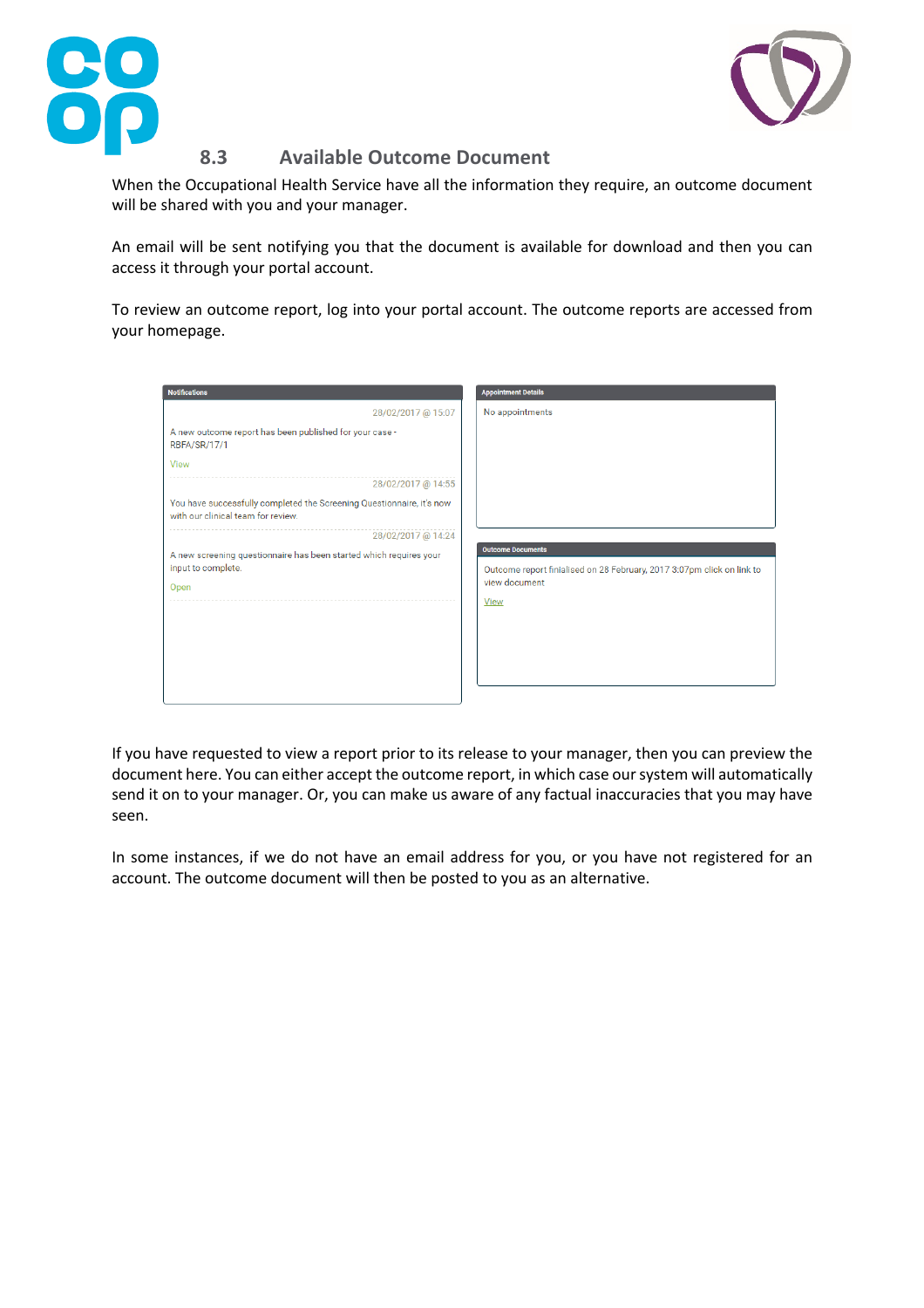



# **9. Security**

Data held or processed by The Occupational Health Service's bespoke IT system is completely confidential. Data is encrypted in transit and at rest, and a range of other managed controls provide a reliable framework to secure your data. The system and its associated processes are managed under an ISO27001 information security management system to provide evidential assurance that your transactions with Occupational Health are adequately and proportionately protected throughout their lifecycle in terms of confidentiality, integrity, and availability and that they comply with relevant contractual, regulatory, and legal requirements.

## **10. Your Responsibilities**

- Never share your portal password with anyone.
- If you are using a public computer, ensure you log out of your account before leaving the website.
- Be mindful of who can see the information on your computer screen while you are logged into the portal.
- If you move away from your workstation, lock your computer so your screen is not visible.